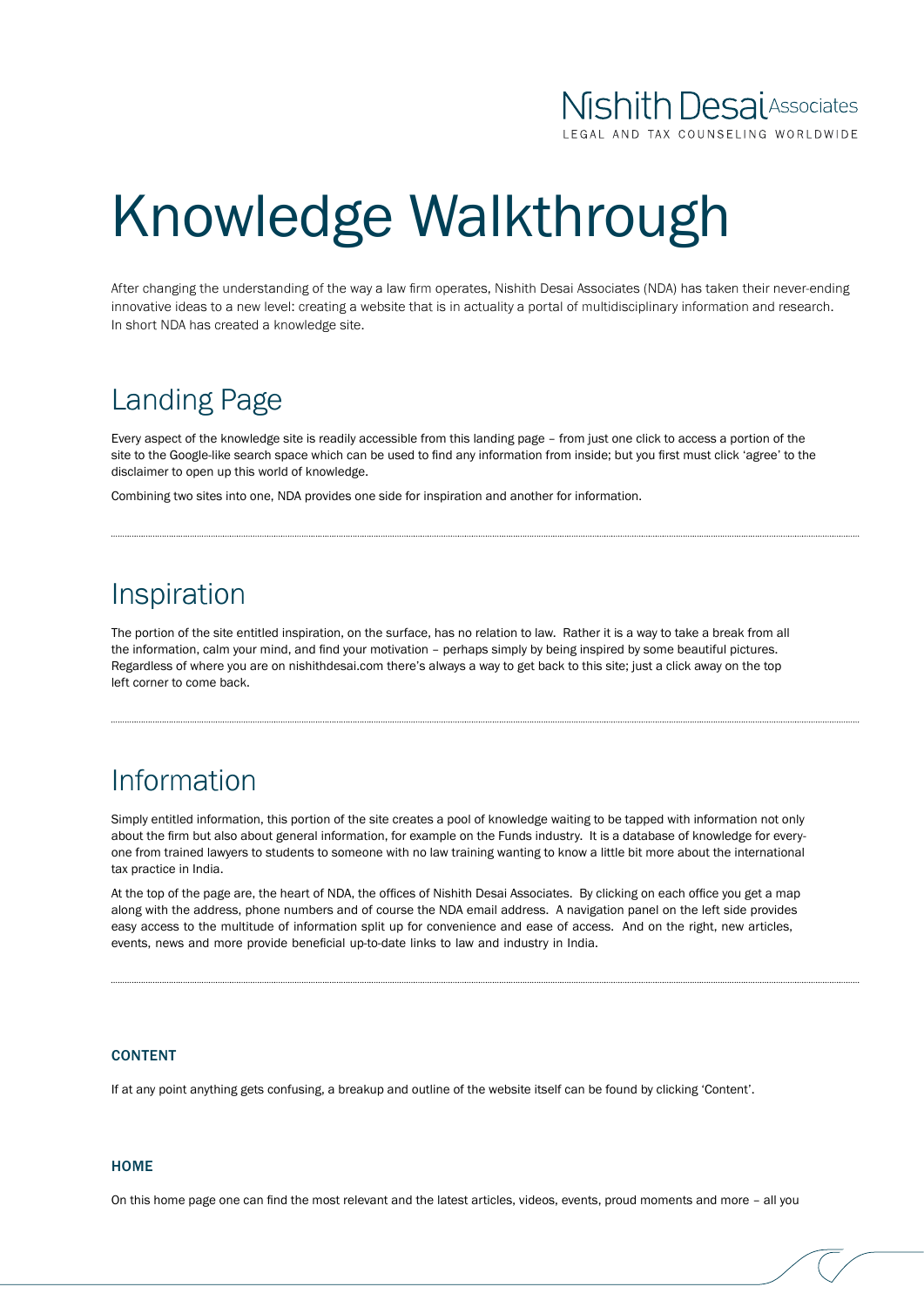#### ABOUT US

By clicking on 'About Us', you can delve further into the philosophy, the vision and the expertise that drives NDA while learning about the Board of Trusted Advisors, Firm Members, Clients, Achievements, and more. In one click you'll be able to learn about this unique law firm, how it prospers and why.

#### NDA in the Media

This chapter of the site provides the news articles and quotes, as well as video and audio links that feature NDA's experts providing insight into the news. This is a further indication of the demand for NDA's vast knowledge base that is rooted in the talent that thrives here – from news articles, selected links, and quotes to video and audio.

#### Areas of Service

The areas of service page goes on to further describe and illuminate the practice areas of NDA as well as the Industries of India which impact these areas. Simply by clicking on an area of practice or of industry, a person can get the best resources and a quick overview.

The description of areas of practice goes beyond merely listing a variety of practice areas. Each area is advanced in a variety of ways: a description of the expertise of NDA in that particular area, the full scope of services, all accolades and recognitions, major clients they have represented and more. Thus, in just a brief exploration, a client is able to grasp how NDA works in international tax, for example, or joint ventures, or real estate and more.

Building further on this concept of a knowledge site, industry briefs are available as well for a wide variety of industries. Each brief allows the client and the public at large to gain not only a description of the industry in India but also delves into important laws that affect these industries and major players. Again in a brief moment without having to search online and research at all, a person is able to understand and gain more clarity about the Funds industry in India, or the Cleantec industry, or additionally the Sports industry and more.

#### RESEARCH AND ARTICLES

As a research-based law firm, the principles and philosophy behind research work at NDA is clearly represented. First and foremost through the numerous research papers and articles from experts in the field, the NDA approach to research provides a thorough understanding to certain relevant topics in a clear and precise manner. By reading just one paper on joint ventures in India for example, the NDA expertise and thorough research shines through.

Further on to the think tanks- for example a Think Tank on Arbitration which provides a forum for discussion and deliberation comprised of lawyers, academicians, general counsels, and arbitration institutions from all over the world.

And finally to the hotlines – brief newsletters for the public to stay up-to-date on current industry breakthroughs, discussions, and information.

As NDA continues to grow through their research-based approach to the legal and tax practice, they are establishing the NDA Center for Research and Strategic Thinking (CREST) in a state-of-the-art campus named Aligunjan. The CREST will become the hub for research activities involving our own associates as well as legal and tax researchers from world over. The purpose is to embed real-time research with practice. The CREST will also provide a platform to internationally renowned professionals to share their expertise and experience with our associates and select clients.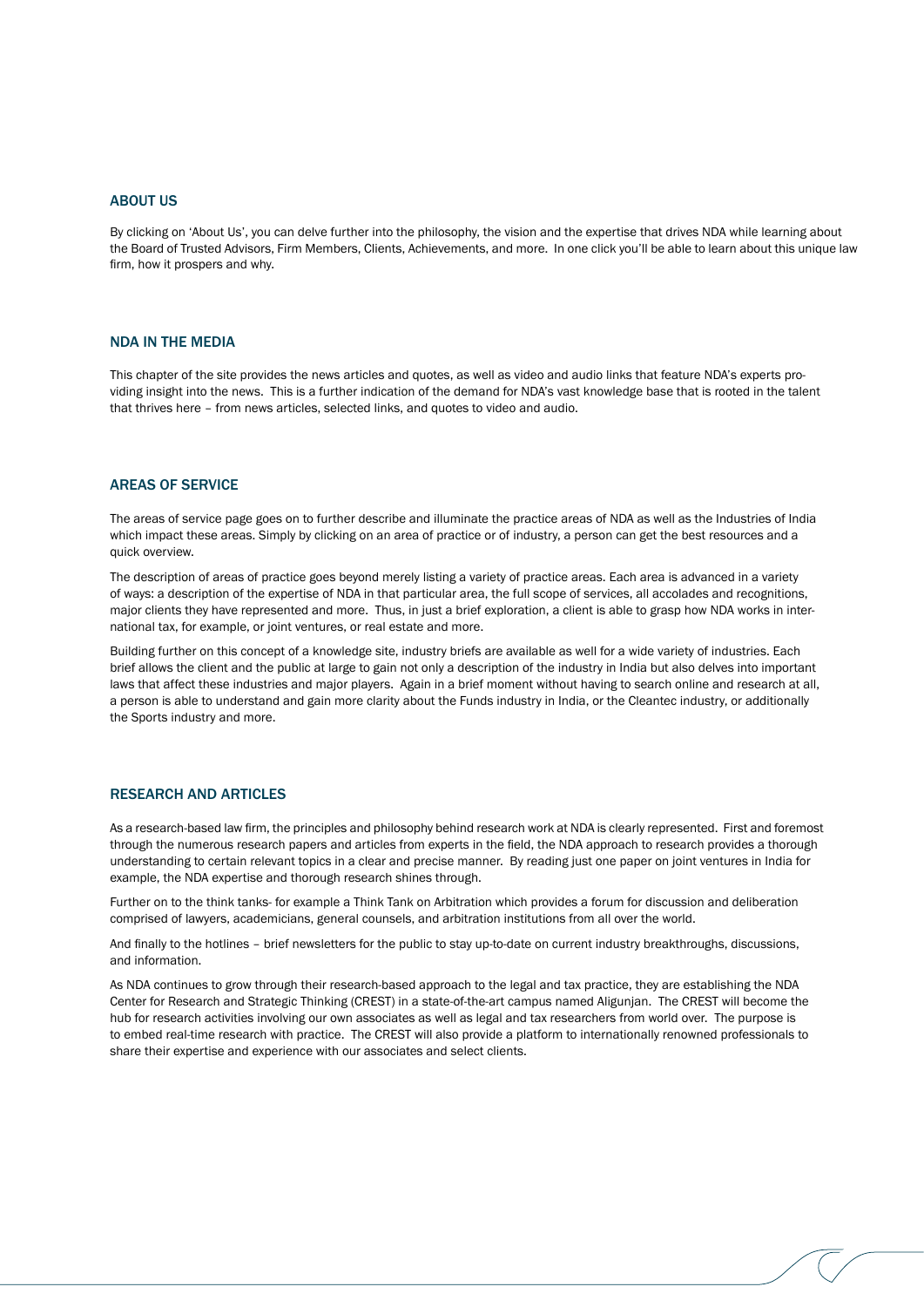#### **OPPORTUNITIES**

In this section of the website learn how to become part of the team at NDA, whether through a full-time career or through internships. Regardless of which route one might take to become part of the firm, NDA looks for people who will enrich and grow the firm – not for mindless scaling.

And at all levels the firm acknowledges and welcomes new ideas, creativity, discipline, and learning. An example is the continuing education programs held almost every morning. These sessions not only expand members' personal knowledge but they allow these professionals to extend greater value to clients and provide creative solutions to complex problems.

Furthering a determination to use technology to their advantage, NDA intends to become a virtual law firm, looking for talent from all over the world to collaborate with on client matters, research projects, social initiatives and more.

Whether it's learning more about the continuing education program or other such initiatives in 'Innovation & Initiatives' to how NDA looks for members and interns in 'Careers & Talent' to the further nature of employment at NDA this section helps guide interested applicants to a better understanding of the firm and the application process.

#### **CONTACT**

Ever accessible, a list of all the offices of NDA, their contact details and yet again the NDA email. This is a quick and easy way to find the numerous ways to contact NDA without having to go through more than one page.

#### NDA Cloud

The NDA Cloud offers a managed file transfer secure solution which enhances the ease and speed of communication with clients. With optimum security, this feature allows clients and associates to connect in a moment's notice without sacrificing confidentiality.

#### Client Access

A way to stay connected to ensure speed without risking security, these portals allow for NDA and clients to virtually connect regardless of location to share important information pertaining to their legal matters by offering a safe and secure central repository.

#### Member Access

By clicking and logging into 'Member Access', every individual firm member has a single point of access to the different knowledge data banks.

#### NDA Overview

A perfect stop on the website for an overview, by clicking this link people will be able to see a detailed presentation on the unique characteristics of this rather remarkable firm.

#### NDA Connect